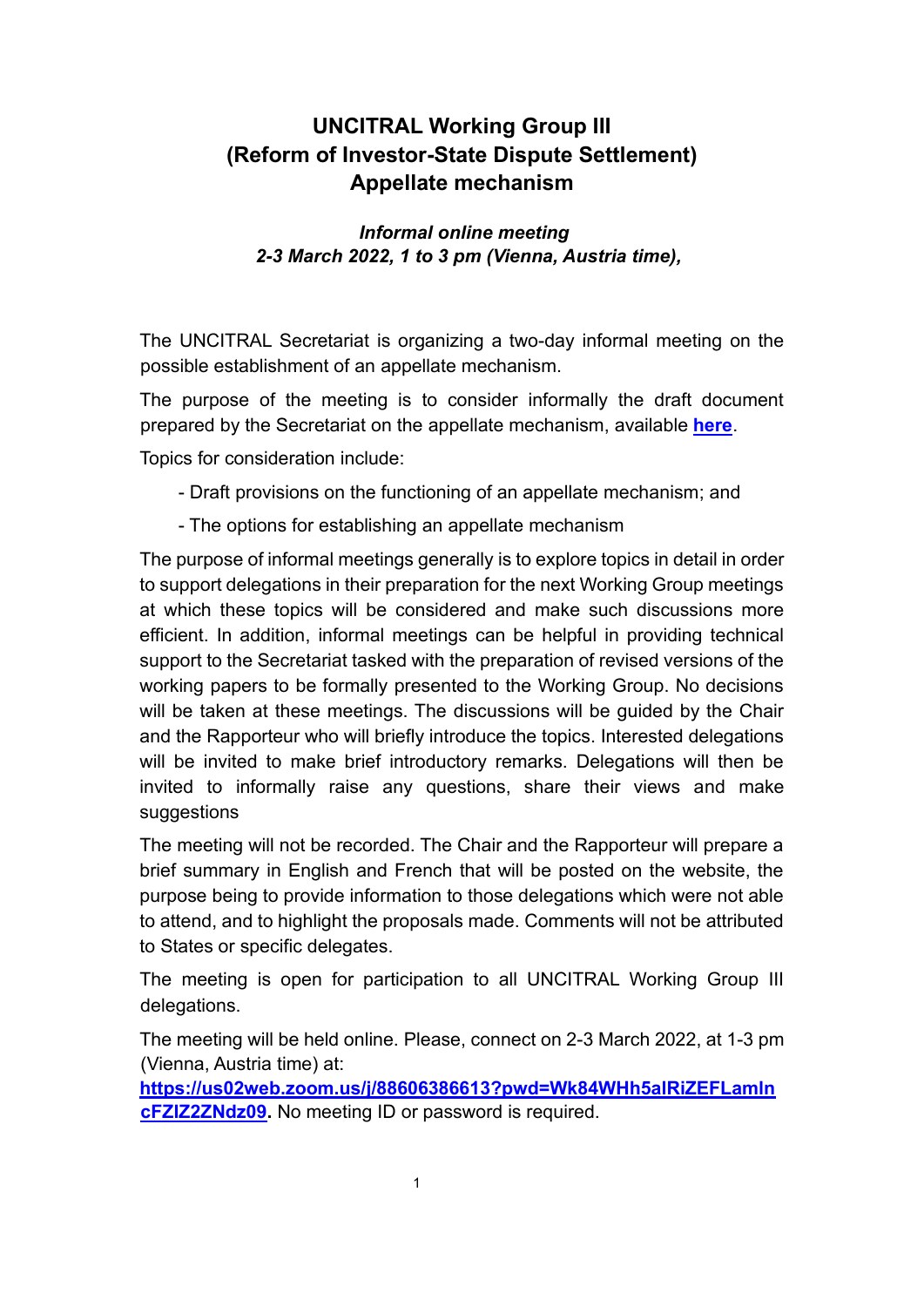## **Programme**

## **Day 1:**

#### *Opening of the meeting*

*Welcome remarks as well as introductions into the topics by Anna Joubin-Bret, Secretary, UNCITRAL; Natalie Morris-Sharma, Rapporteur, Working Group III; and Shane Spelliscy, Chair, Working Group III.*

### *Consideration of the main provisions on the functioning of an appellate mechanism*

The Working Group considered the main elements of an appellate mechanism at its resumed thirty-eighth session, in January 2020 (**A/CN.9/1004/Add.1**, paras. 16-61), and at its fortieth session, in February 2021 [\(A/CN.9/1050,](https://undocs.org/en/A/CN.9/1050) paras. 57-115). The goal was to clarify, define and elaborate such reform element, without prejudice to any delegations' final position.

During the informal meeting, participants will be invited to consider the draft provisions that would be constitutive of an instrument establishing an appellate mechanism. Such draft provisions have been prepared based on the deliberations of the Working Group.

*Participants will be invited to consider:*

- *-* Scope of appeal (Draft provision 1)
- Grounds for appeal and standard of review (Draft provision 2)
- Timeline (Draft provision 3)
- Suspensive effect of appeal (Draft provision 4)
- Decisions by the appellate tribunal (Draft provision 5)
- Duration of the appellate proceedings (Draft provision 6)
- Post-decision remedy (Draft provision 7)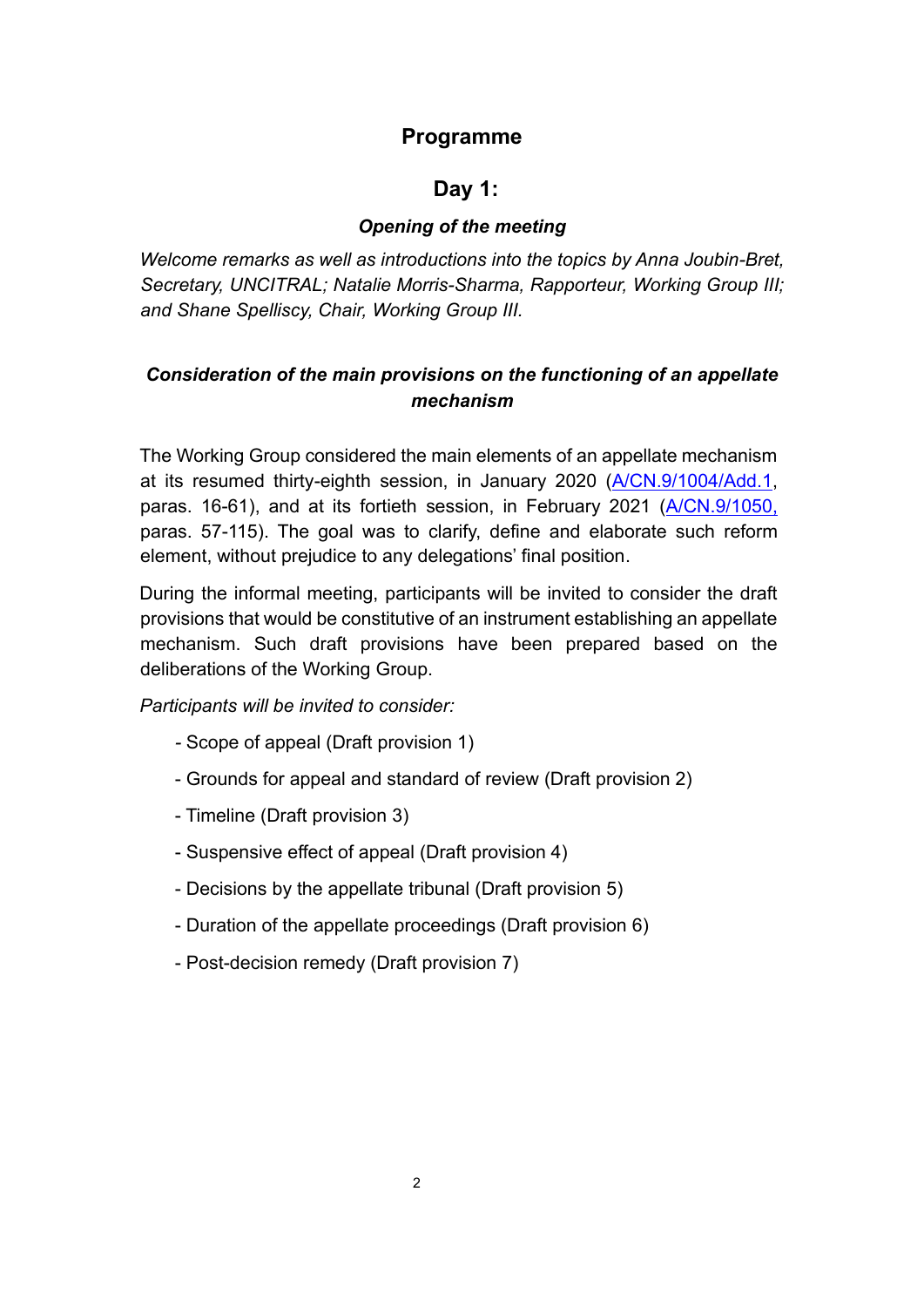## **Day 2:**

*Participants will continue the review of draft provisions on the agenda of Day 1 and once completed, will be invited to consider:*

- How to ensure a manageable caseload and to avoid systematic appeals by disputing parties (see paras. 53-63, and draft provisions 8-10)
- What additional provisions should be developed (paras. 64 and 65)
- A draft provision for a multilateral instrument (para. 66), which aims at providing flexibility with regard to the type of decisions that could be subject to appeal

*Time permitting, delegations will be invited to brainstorm regarding the options for establishing an appellate mechanism (see paras. 67-75)*